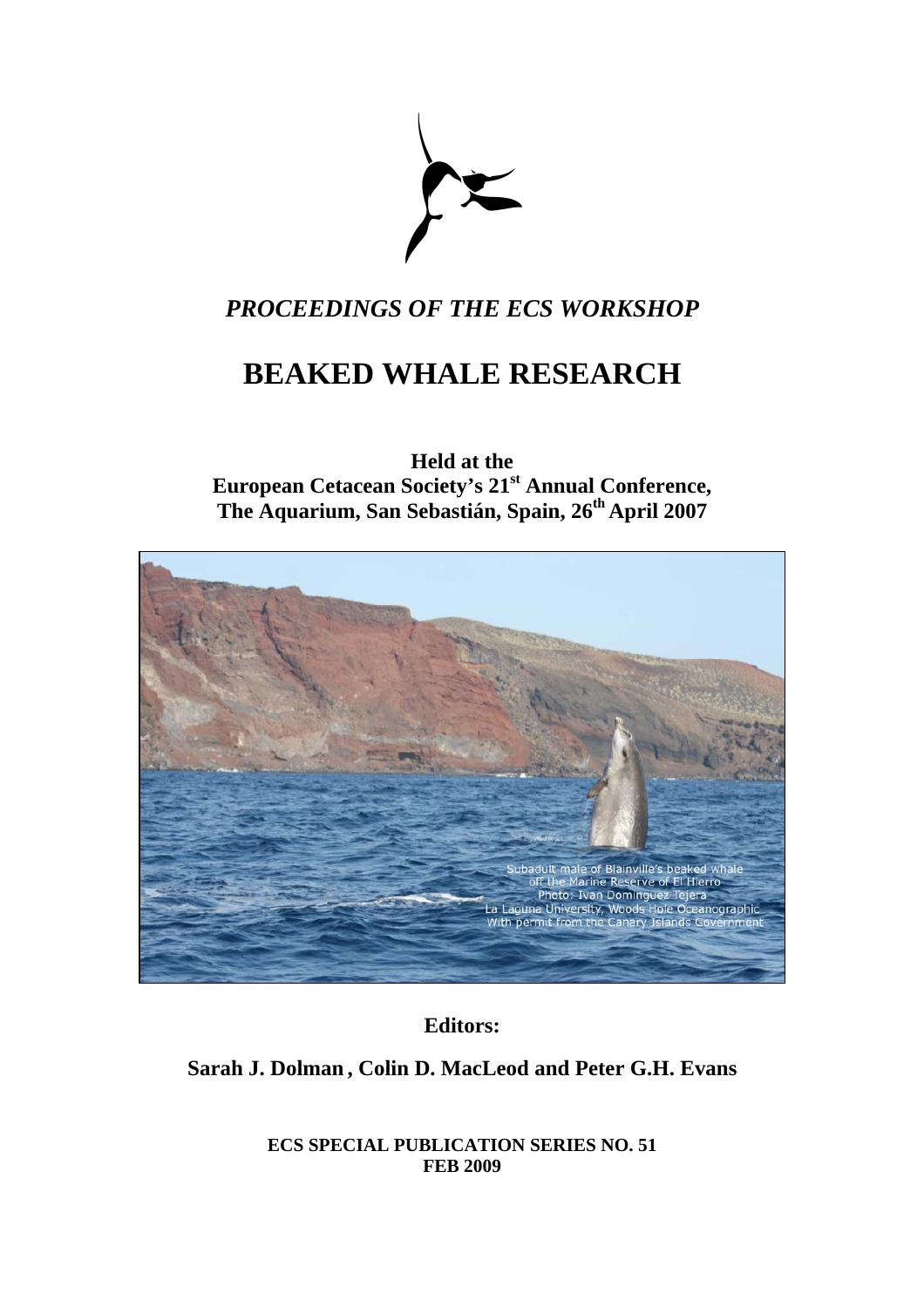#### **6. STUDIES OF BEAKED WHALES IN HAWAI'I: POPULATION SIZE, MOVEMENTS, TROPHIC ECOLOGY, SOCIAL ORGANISATION AND BEHAVIOUR**

Robin W. Baird<sup>1</sup>, Daniel J. McSweeney<sup>2</sup>, Gregory S. Schorr<sup>1</sup>, Sabre D. Mahaffy<sup>1,2</sup>, Daniel L. Webster<sup>2</sup>, Jay Barlow<sup>3</sup>, M. Bradley Hanson<sup>4</sup>, Jason P. Turner<sup>5</sup>, and Russel D. Andrews<sup>6</sup>

<sup>1</sup>Cascadia Research Collective, 218 1/2 W. 4th Avenue, Olympia, WA 98501, USA [rwbaird@cascadiaresearch.org](mailto:rwbaird@cascadiaresearch.org); <sup>2</sup>Wild Whale Research Foundation, Box 139, Holualoa, HI 96725 USA; <sup>3</sup>Southwest Fisheries Science Center, NMFS, 8604 La Jolla Shores Drive, La Jolla, CA, 92037 USA; <sup>4</sup>Northwest Fisheries Science Center, NMFS, 2725 Montlake Blvd E., Seattle, WA, 98112 USA;<br><sup>5</sup>University of Hawaii Hilo, Hilo, H. USA; <sup>6</sup>Algeles Seal ife Center, 201 Beilway, Avenue, Saward, AV University of Hawaii Hilo, Hilo, HI, USA; <sup>6</sup>Alaska SeaLife Center, 301 Railway Avenue, Seward, AK 99664-1329 USA

Ongoing field studies of Cuvier's, *Ziphius cavirostris,* and Blainville's beaked whales, *Mesoplodon densirostris,* around the main Hawaiian Islands address aspects of the biology and ecology of these species. These include: 1) diving behaviour, using suction-cup attached time-depth recorders (Baird *et al*., 2006a, b); 2) population sizes, using capture-recapture methods with photo-identification data; 3) habitat use, using GIS analyses of effort and sighting data; 4) trophic ecology, using stable isotope analyses of biopsy samples, genetic determination of prey from faecal samples, and direct collection of prey items; 5) site fidelity/movements, through long-term photoidentification, short-term VHF radio tracking, and medium-term satellite tagging; 6) social organisation, through analyses of associations based on photo-ID data and observations of behavioural interactions; and 7) population structure, through genetic analyses of biopsy samples, satellite tagging, and photo-identification.

Directed survey effort around all the main Hawaiian Islands has been ongoing since 2000, with 38,434 km of trackline surveyed through 2006. Cuvier's beaked whales are the seventh-most frequently encountered odontocete (1.27 sightings per 1,000 km off the island of Hawai'i), representing 3.4% of all odontocete sightings. Blainville's beaked whales are tied for the eight-most frequently encountered odontocete (0.86 sightings per 1,000 km off the island of Hawai'i), representing 2.8% of all odontocete sightings.

Capture-recapture estimates of population size take into account correction factors for the proportion of marked animals in the populations. Mark change rates are low, and numerous "marks" for each individual are considered (McSweeney *et al.,* 2007); thus the likelihood of missing matches is low. Models run to date are closed population models, assuming no births, deaths or permanent migration occurs. While these assumptions are likely not true, there is no information available on birth or death rates, or permanent migration. Spatial heterogeneity of sampling has been minimized in recent years, and movements of individuals have been documented over the entire study area (McSweeney *et al.,* 2007), suggesting that spatial heterogeneity of sampling likely does not strongly bias the estimates. Each individual was classified as "not distinctive", "slightly distinctive", "distinctive" or "very distinctive". Only those classified as distinctive or very distinctive were considered "marked" in the analyses.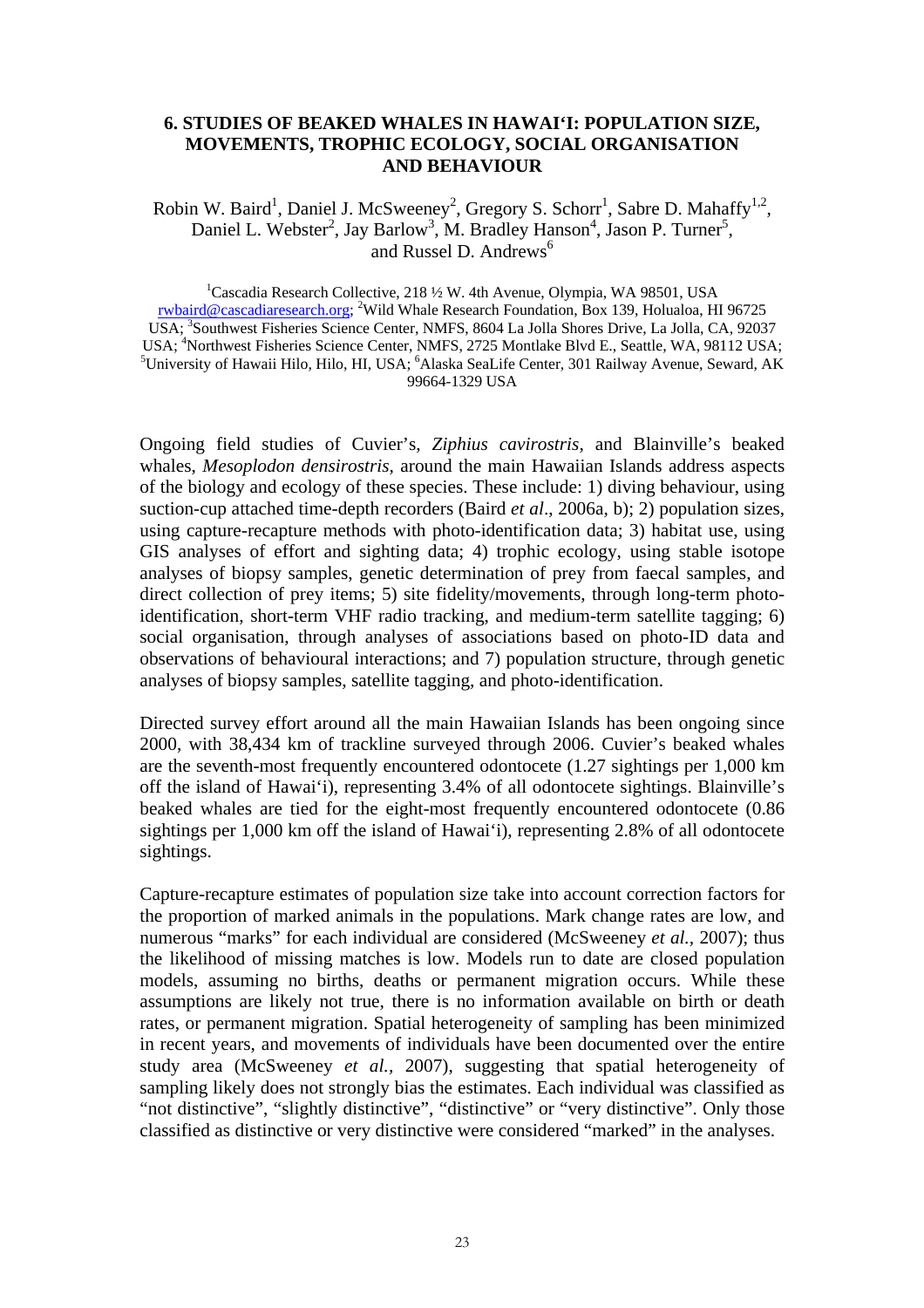For Cuvier's beaked whales, based on 22 groups, the proportion of individuals per group that were marked averaged  $0.985$  (CV = 0.07). For Blainville's beaked whales, based on 20 groups, the proportion of individuals per group that were marked averaged 0.89 ( $CV = 0.19$ ). For Cuvier's beaked whales, Petersen capture-recapture estimates were undertaken for a number of pairs of years: 2003 – 2004 (estimate = 39 individuals,  $CV = 0.43$ ;  $2004 - 2006$  (estimate = 46 individuals,  $CV = 0.28$ );  $2005 -$ 2006 (estimate  $= 44$  individuals,  $CV = 0.43$ ); and pooled 2003/2004 versus 2005/2006 (estimate  $= 55$  individuals,  $CV = 0.26$ ).

Correcting for the proportion of marked individuals in the population results in a point estimate of 56 individuals (using the pooled 2003/2004 versus 2005/2006 data). For Blainville's beaked whales, Petersen capture-recapture estimates ranged from 73 individuals (CV = 0.34) for 2003 – 2004, to 83 individuals (CV = 0.48) for 2005 – 2006. Using pooled 2003/2004 and 2005/2006 data, the estimate of the number of marked individuals in the population was 125 ( $CV = 0.30$ ). Correction for the proportion of marked individuals in the population results in a point estimate of 140 individuals.

Despite the limitations of the analyses, it is clear that these populations are relatively small. For Blainville's beaked whales, there is some evidence of sampling both an island-associated population and an offshore population. From directed efforts, 17 groups were identified in depths from 456 – 3,200 m between 2002 and 2006. The 14 shallowest groups (observed in depths ranging from 456 to 1,593 m) had an average of 67% of the individuals seen more than once  $(SD = 0.31)$ , and all of these groups had at least one individual seen more than once. The three deepest groups (1,783 to 3,200 m) had no individuals re-sighted.

Studies of trophic ecology are ongoing, but preliminary analyses of stable isotopes indicate that Blainville's beaked whales feed at a higher trophic level than do shortfinned pilot whales, despite their use of similar habitats and their similar preferences for feeding primarily on cephalopods.

Satellite tagging of four beaked whales, one Cuvier's, and three Blainville's, was undertaken in 2006. Locations of the Blainville's beaked whales were received for periods of 15, 17 and 23 days after tag deployments. All three individuals remained near the island of Hawai'i during the period locations were received, although all three left our study area off the west coast of the island, moving to the northern tip of the island (all three individuals), and one individual moved briefly off the eastern side of the island.

#### **ACKNOWLEDGEMENTS**

This research has been funded primarily by the Southwest Fisheries Science Center of NOAA Fisheries, the Wild Whale Research Foundation, and the U.S. Navy (N45). Additional support has been received from Dolphin Quest, the Hudson Foundation, and the Northwest Fisheries Science Center.